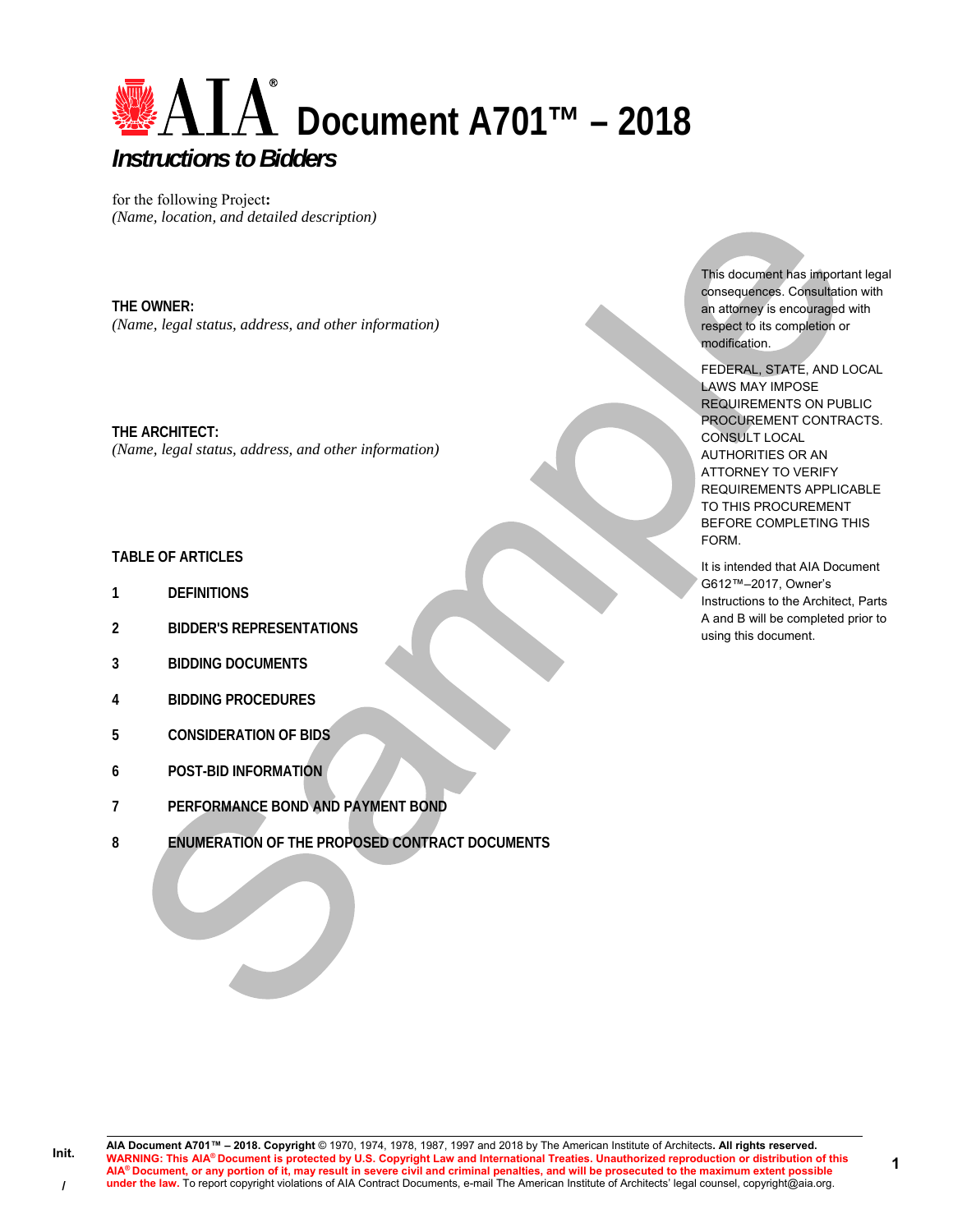### **ARTICLE 1 DEFINITIONS**

**§ 1.1** Bidding Documents include the Bidding Requirements and the Proposed Contract Documents. The Bidding Requirements consist of the advertisement or invitation to bid, Instructions to Bidders, supplementary instructions to bidders, the bid form, and any other bidding forms. The Proposed Contract Documents consist of the unexecuted form of Agreement between the Owner and Contractor and that Agreement's Exhibits, Conditions of the Contract (General, Supplementary and other Conditions), Drawings, Specifications, all Addenda, and all other documents enumerated in Article 8 of these Instructions.

**§ 1.2** Definitions set forth in the General Conditions of the Contract for Construction, or in other Proposed Contract Documents apply to the Bidding Documents.

**§ 1.3** Addenda are written or graphic instruments issued by the Architect, which, by additions, deletions, clarifications, or corrections, modify or interpret the Bidding Documents.

**§ 1.4** A Bid is a complete and properly executed proposal to do the Work for the sums stipulated therein, submitted in accordance with the Bidding Documents.

**§ 1.5** The Base Bid is the sum stated in the Bid for which the Bidder offers to perform the Work described in the Bidding Documents, to which Work may be added or deleted by sums stated in Alternate Bids.

**§ 1.6** An Alternate Bid (or Alternate) is an amount stated in the Bid to be added to or deducted from, or that does not change, the Base Bid if the corresponding change in the Work, as described in the Bidding Documents, is accepted.

**§ 1.7** A Unit Price is an amount stated in the Bid as a price per unit of measurement for materials, equipment, or services, or a portion of the Work, as described in the Bidding Documents.

**§ 1.8** A Bidder is a person or entity who submits a Bid and who meets the requirements set forth in the Bidding Documents.

**§ 1.9** A Sub-bidder is a person or entity who submits a bid to a Bidder for materials, equipment, or labor for a portion of the Work.

### **ARTICLE 2 BIDDER'S REPRESENTATIONS**

**§ 2.1** By submitting a Bid, the Bidder represents that:

- **.1** the Bidder has read and understands the Bidding Documents;
- **.2** the Bidder understands how the Bidding Documents relate to other portions of the Project, if any, being bid concurrently or presently under construction;
- **.3** the Bid complies with the Bidding Documents;
- **.4** the Bidder has visited the site, become familiar with local conditions under which the Work is to be performed, and has correlated the Bidder's observations with the requirements of the Proposed Contract Documents;
- **.5** the Bid is based upon the materials, equipment, and systems required by the Bidding Documents without exception; and
- **.6** the Bidder has read and understands the provisions for liquidated damages, if any, set forth in the form of Agreement between the Owner and Contractor.

### **ARTICLE 3 BIDDING DOCUMENTS**

### **§ 3.1 Distribution**

**§ 3.1.1** Bidders shall obtain complete Bidding Documents, as indicated below, from the issuing office designated in the advertisement or invitation to bid, for the deposit sum, if any, stated therein.

*(Indicate how, such as by email, website, host site/platform, paper copy, or other method Bidders shall obtain Bidding Documents.)*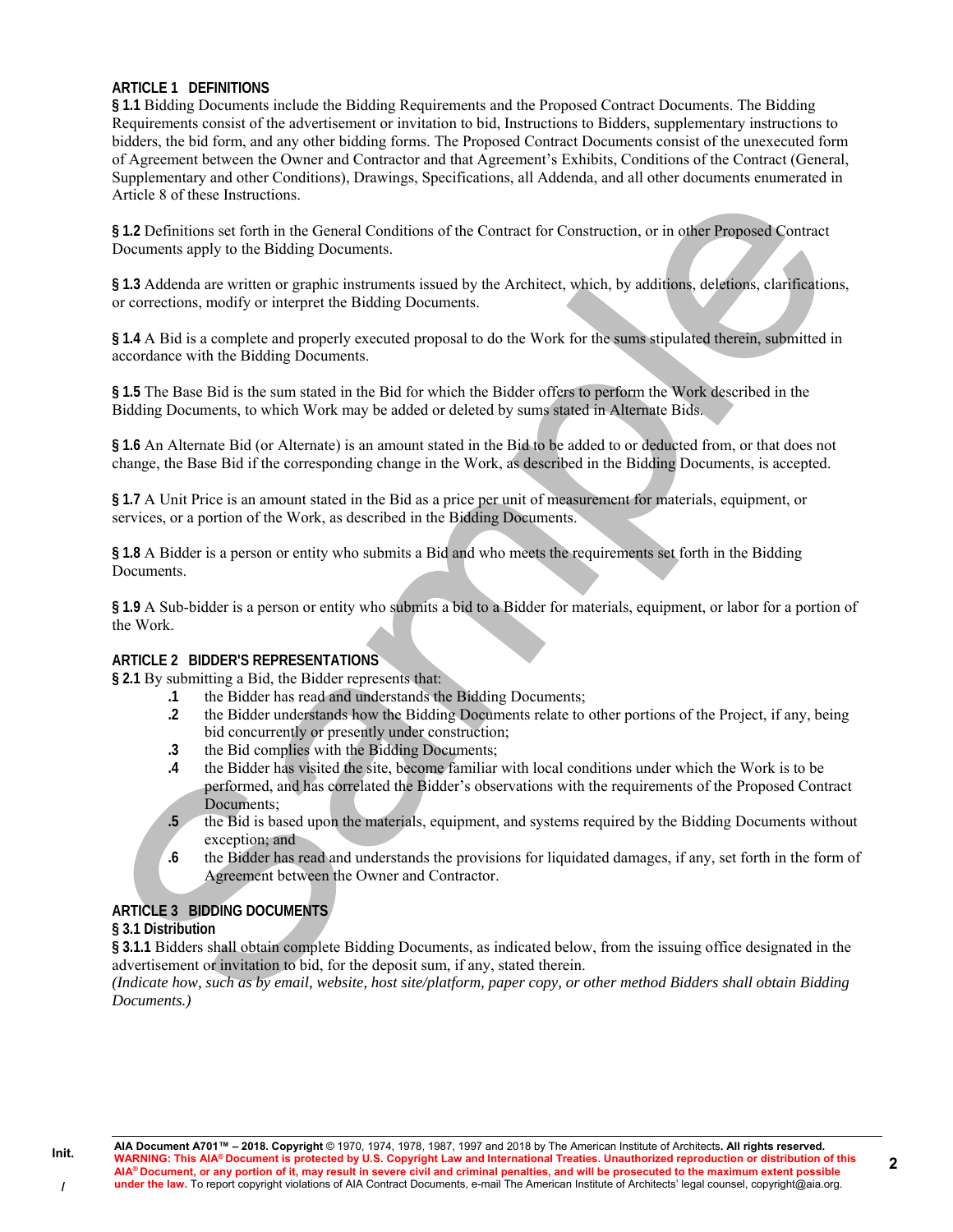**§ 3.1.2** Any required deposit shall be refunded to Bidders who submit a bona fide Bid and return the paper Bidding Documents in good condition within ten days after receipt of Bids. The cost to replace missing or damaged paper documents will be deducted from the deposit. A Bidder receiving a Contract award may retain the paper Bidding Documents, and the Bidder's deposit will be refunded.

**§ 3.1.3** Bidding Documents will not be issued directly to Sub-bidders unless specifically offered in the advertisement or invitation to bid, or in supplementary instructions to bidders.

**§ 3.1.4** Bidders shall use complete Bidding Documents in preparing Bids. Neither the Owner nor Architect assumes responsibility for errors or misinterpretations resulting from the use of incomplete Bidding Documents.

**§ 3.1.5** The Bidding Documents will be available for the sole purpose of obtaining Bids on the Work. No license or grant of use is conferred by distribution of the Bidding Documents.

### **§ 3.2 Modification or Interpretation of Bidding Documents**

**§ 3.2.1** The Bidder shall carefully study the Bidding Documents, shall examine the site and local conditions, and shall notify the Architect of errors, inconsistencies, or ambiguities discovered and request clarification or interpretation pursuant to Section 3.2.2.

**§ 3.2.2** Requests for clarification or interpretation of the Bidding Documents shall be submitted by the Bidder in writing and shall be received by the Architect at least seven days prior to the date for receipt of Bids. *(Indicate how, such as by email, website, host site/platform, paper copy, or other method Bidders shall submit requests* 

*for clarification and interpretation.)* 

**§ 3.2.3** Modifications and interpretations of the Bidding Documents shall be made by Addendum. Modifications and interpretations of the Bidding Documents made in any other manner shall not be binding, and Bidders shall not rely upon them.

### **§ 3.3 Substitutions**

**§ 3.3.1** The materials, products, and equipment described in the Bidding Documents establish a standard of required function, dimension, appearance, and quality to be met by any proposed substitution.

### **§ 3.3.2 Substitution Process**

**§ 3.3.2.1** Written requests for substitutions shall be received by the Architect at least ten days prior to the date for receipt of Bids. Requests shall be submitted in the same manner as that established for submitting clarifications and interpretations in Section 3.2.2.

**§ 3.3.2.2** Bidders shall submit substitution requests on a Substitution Request Form if one is provided in the Bidding Documents.

**§ 3.3.2.3** If a Substitution Request Form is not provided, requests shall include (1) the name of the material or equipment specified in the Bidding Documents; (2) the reason for the requested substitution; (3) a complete description of the proposed substitution including the name of the material or equipment proposed as the substitute, performance and test data, and relevant drawings; and (4) any other information necessary for an evaluation. The request shall include a statement setting forth changes in other materials, equipment, or other portions of the Work, including changes in the work of other contracts or the impact on any Project Certifications (such as LEED), that will result from incorporation of the proposed substitution.

**§ 3.3.3** The burden of proof of the merit of the proposed substitution is upon the proposer. The Architect's decision of approval or disapproval of a proposed substitution shall be final.

**§ 3.3.4** If the Architect approves a proposed substitution prior to receipt of Bids, such approval shall be set forth in an Addendum. Approvals made in any other manner shall not be binding, and Bidders shall not rely upon them.

**Init. /**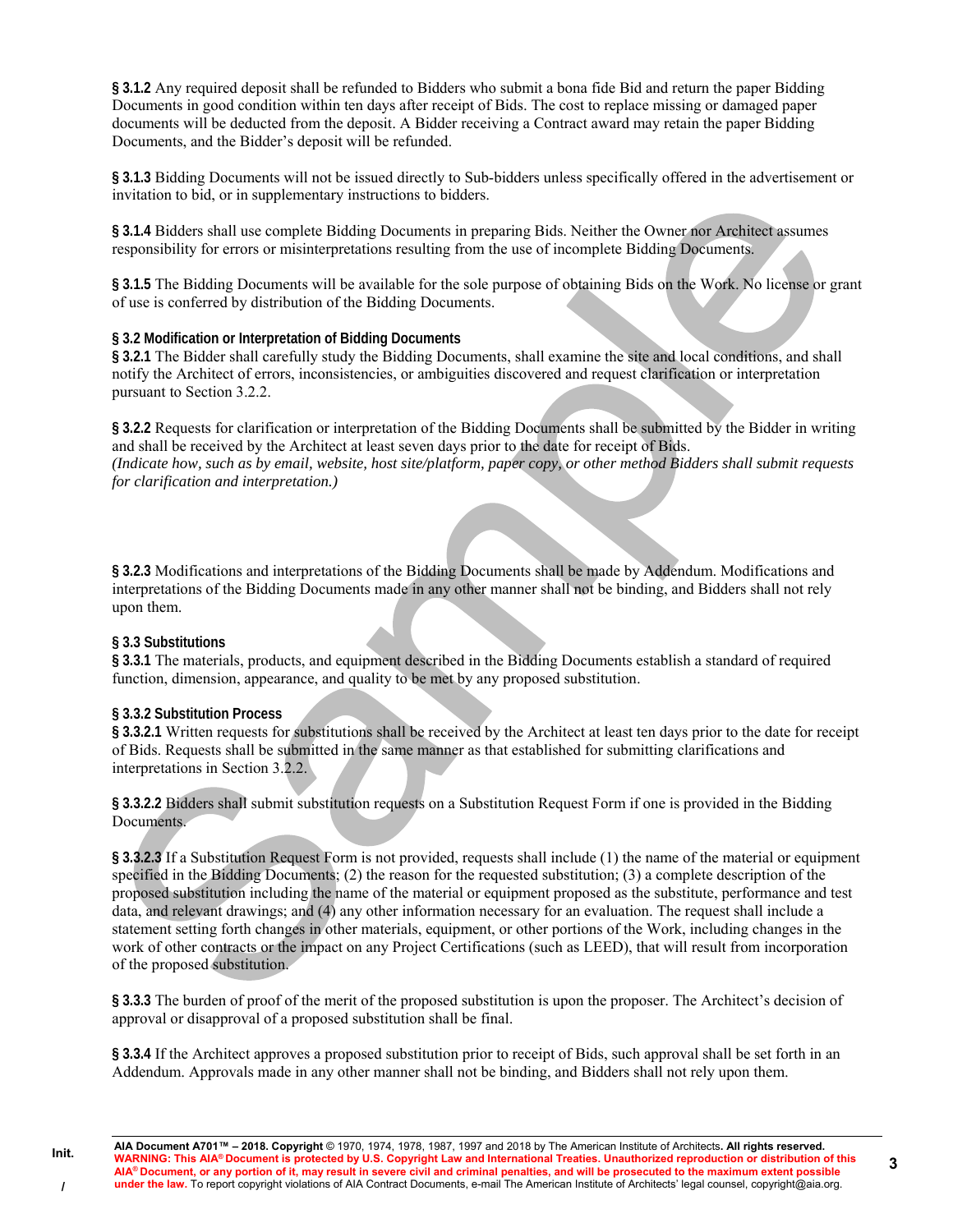**§ 3.3.5** No substitutions will be considered after the Contract award unless specifically provided for in the Contract Documents.

### **§ 3.4 Addenda**

**§ 3.4.1** Addenda will be transmitted to Bidders known by the issuing office to have received complete Bidding Documents.

*(Indicate how, such as by email, website, host site/platform, paper copy, or other method Addenda will be transmitted.)* 

**§ 3.4.2** Addenda will be available where Bidding Documents are on file.

**§ 3.4.3** Addenda will be issued no later than four days prior to the date for receipt of Bids, except an Addendum withdrawing the request for Bids or one which includes postponement of the date for receipt of Bids.

**§ 3.4.4** Prior to submitting a Bid, each Bidder shall ascertain that the Bidder has received all Addenda issued, and the Bidder shall acknowledge their receipt in the Bid.

### **ARTICLE 4 BIDDING PROCEDURES**

#### **§ 4.1 Preparation of Bids**

**§ 4.1.1** Bids shall be submitted on the forms included with or identified in the Bidding Documents.

**§ 4.1.2** All blanks on the bid form shall be legibly executed. Paper bid forms shall be executed in a non-erasable medium.

**§ 4.1.3** Sums shall be expressed in both words and numbers, unless noted otherwise on the bid form. In case of discrepancy, the amount entered in words shall govern.

**§ 4.1.4** Edits to entries made on paper bid forms must be initialed by the signer of the Bid.

**§ 4.1.5** All requested Alternates shall be bid. If no change in the Base Bid is required, enter "No Change" or as required by the bid form.

**§ 4.1.6** Where two or more Bids for designated portions of the Work have been requested, the Bidder may, without forfeiture of the bid security, state the Bidder's refusal to accept award of less than the combination of Bids stipulated by the Bidder. The Bidder shall neither make additional stipulations on the bid form nor qualify the Bid in any other manner.

**§ 4.1.7** Each copy of the Bid shall state the legal name and legal status of the Bidder. As part of the documentation submitted with the Bid, the Bidder shall provide evidence of its legal authority to perform the Work in the jurisdiction where the Project is located. Each copy of the Bid shall be signed by the person or persons legally authorized to bind the Bidder to a contract. A Bid by a corporation shall further name the state of incorporation and have the corporate seal affixed. A Bid submitted by an agent shall have a current power of attorney attached, certifying the agent's authority to bind the Bidder.

**§ 4.1.8** A Bidder shall incur all costs associated with the preparation of its Bid.

### **§ 4.2 Bid Security**

**Init.** 

**/** 

**§ 4.2.1** Each Bid shall be accompanied by the following bid security: *(Insert the form and amount of bid security.)*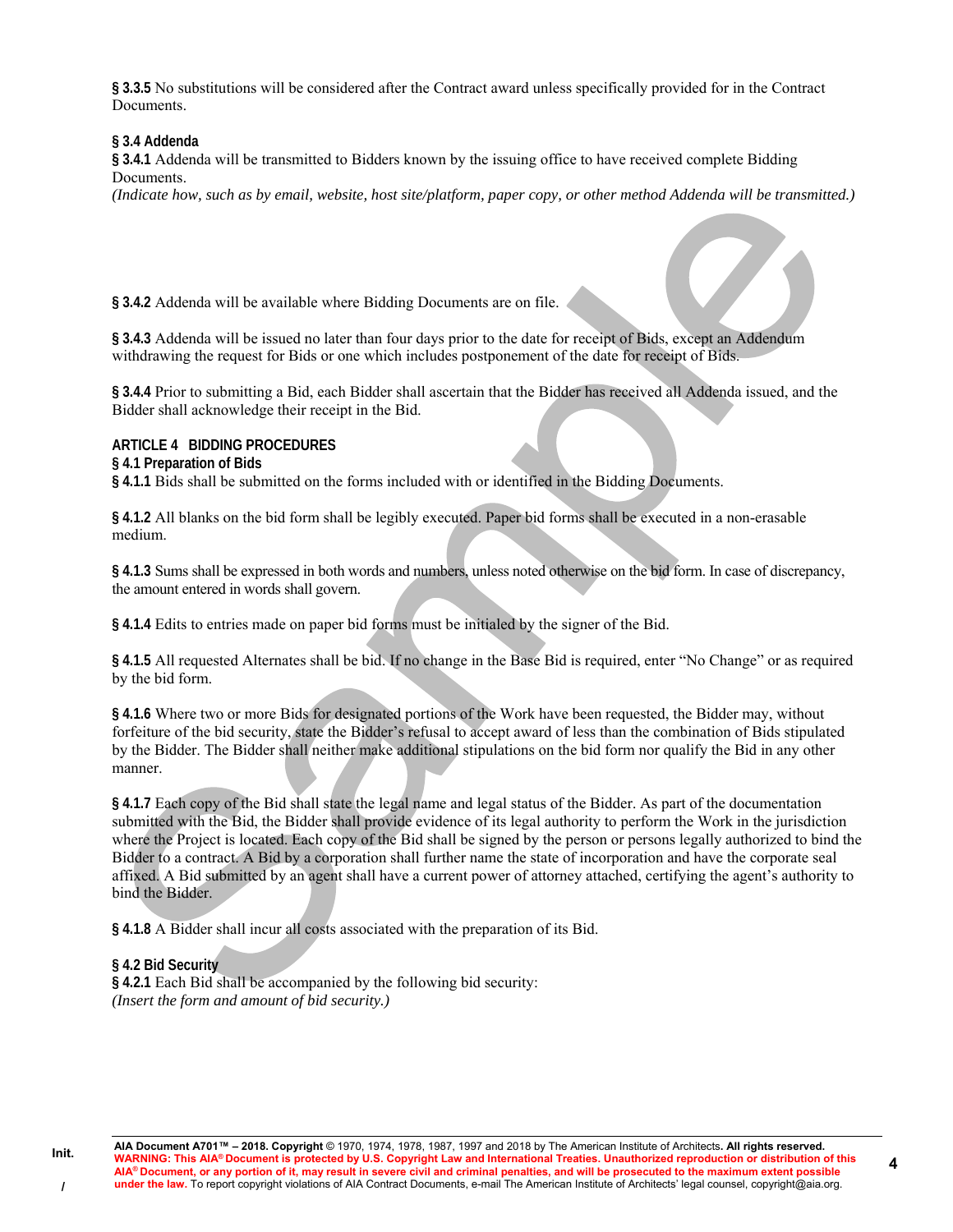**§ 4.2.2** The Bidder pledges to enter into a Contract with the Owner on the terms stated in the Bid and shall, if required, furnish bonds covering the faithful performance of the Contract and payment of all obligations arising thereunder. Should the Bidder refuse to enter into such Contract or fail to furnish such bonds if required, the amount of the bid security shall be forfeited to the Owner as liquidated damages, not as a penalty. In the event the Owner fails to comply with Section 6.2, the amount of the bid security shall not be forfeited to the Owner.

§ 4.2.3 If a surety bond is required as bid security, it shall be written on AIA Document A310<sup>™</sup>, Bid Bond, unless otherwise provided in the Bidding Documents. The attorney-in-fact who executes the bond on behalf of the surety shall affix to the bond a certified and current copy of an acceptable power of attorney. The Bidder shall provide surety bonds from a company or companies lawfully authorized to issue surety bonds in the jurisdiction where the Project is located.

**§ 4.2.4** The Owner will have the right to retain the bid security of Bidders to whom an award is being considered until (a) the Contract has been executed and bonds, if required, have been furnished; (b) the specified time has elapsed so that Bids may be withdrawn; or (c) all Bids have been rejected. However, if no Contract has been awarded or a Bidder has not been notified of the acceptance of its Bid, a Bidder may, beginning days after the opening of Bids, withdraw its Bid and request the return of its bid security.

## **§ 4.3 Submission of Bids**

**§ 4.3.1** A Bidder shall submit its Bid as indicated below: *(Indicate how, such as by website, host site/platform, paper copy, or other method Bidders shall submit their Bid.)* 

**§ 4.3.2** Paper copies of the Bid, the bid security, and any other documents required to be submitted with the Bid shall be enclosed in a sealed opaque envelope. The envelope shall be addressed to the party receiving the Bids and shall be identified with the Project name, the Bidder's name and address, and, if applicable, the designated portion of the Work for which the Bid is submitted. If the Bid is sent by mail, the sealed envelope shall be enclosed in a separate mailing envelope with the notation "SEALED BID ENCLOSED" on the face thereof.

**§ 4.3.3** Bids shall be submitted by the date and time and at the place indicated in the invitation to bid. Bids submitted after the date and time for receipt of Bids, or at an incorrect place, will not be accepted.

**§ 4.3.4** The Bidder shall assume full responsibility for timely delivery at the location designated for receipt of Bids.

**§ 4.3.5** A Bid submitted by any method other than as provided in this Section 4.3 will not be accepted.

## **§ 4.4 Modification or Withdrawal of Bid**

**§ 4.4.1** Prior to the date and time designated for receipt of Bids, a Bidder may submit a new Bid to replace a Bid previously submitted, or withdraw its Bid entirely, by notice to the party designated to receive the Bids. Such notice shall be received and duly recorded by the receiving party on or before the date and time set for receipt of Bids. The receiving party shall verify that replaced or withdrawn Bids are removed from the other submitted Bids and not considered. Notice of submission of a replacement Bid or withdrawal of a Bid shall be worded so as not to reveal the amount of the original Bid.

**§ 4.4.2** Withdrawn Bids may be resubmitted up to the date and time designated for the receipt of Bids in the same format as that established in Section 4.3, provided they fully conform with these Instructions to Bidders. Bid security shall be in an amount sufficient for the Bid as resubmitted.

**§ 4.4.3** After the date and time designated for receipt of Bids, a Bidder who discovers that it made a clerical error in its Bid shall notify the Architect of such error within two days, or pursuant to a timeframe specified by the law of the jurisdiction where the Project is located, requesting withdrawal of its Bid. Upon providing evidence of such error to the reasonable satisfaction of the Architect, the Bid shall be withdrawn and not resubmitted. If a Bid is withdrawn pursuant to this Section 4.4.3, the bid security will be attended to as follows:

*(State the terms and conditions, such as Bid rank, for returning or retaining the bid security.)* 

**5**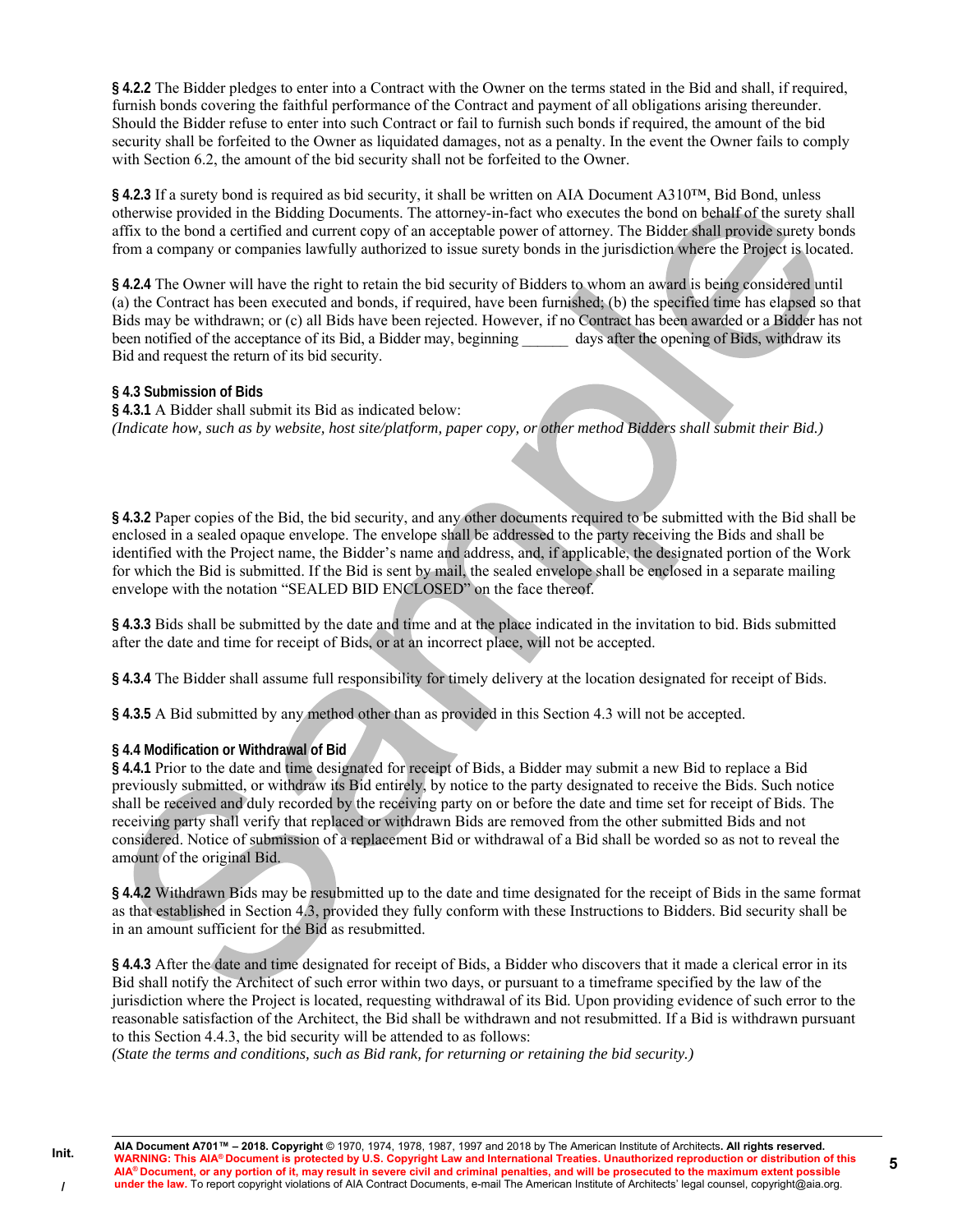## **ARTICLE 5 CONSIDERATION OF BIDS**

### **§ 5.1 Opening of Bids**

If stipulated in an advertisement or invitation to bid, or when otherwise required by law, Bids properly identified and received within the specified time limits will be publicly opened and read aloud. A summary of the Bids may be made available to Bidders.

## **§ 5.2 Rejection of Bids**

Unless otherwise prohibited by law, the Owner shall have the right to reject any or all Bids.

## **§ 5.3 Acceptance of Bid (Award)**

**§ 5.3.1** It is the intent of the Owner to award a Contract to the lowest responsive and responsible Bidder, provided the Bid has been submitted in accordance with the requirements of the Bidding Documents. Unless otherwise prohibited by law, the Owner shall have the right to waive informalities and irregularities in a Bid received and to accept the Bid which, in the Owner's judgment, is in the Owner's best interests.

**§ 5.3.2** Unless otherwise prohibited by law, the Owner shall have the right to accept Alternates in any order or combination, unless otherwise specifically provided in the Bidding Documents, and to determine the lowest responsive and responsible Bidder on the basis of the sum of the Base Bid and Alternates accepted.

## **ARTICLE 6 POST-BID INFORMATION**

## **§ 6.1 Contractor's Qualification Statement**

Bidders to whom award of a Contract is under consideration shall submit to the Architect, upon request and within the timeframe specified by the Architect, a properly executed AIA Document A305™, Contractor's Qualification Statement, unless such a Statement has been previously required and submitted for this Bid.

## **§ 6.2 Owner's Financial Capability**

A Bidder to whom award of a Contract is under consideration may request in writing, fourteen days prior to the expiration of the time for withdrawal of Bids, that the Owner furnish to the Bidder reasonable evidence that financial arrangements have been made to fulfill the Owner's obligations under the Contract. The Owner shall then furnish such reasonable evidence to the Bidder no later than seven days prior to the expiration of the time for withdrawal of Bids. Unless such reasonable evidence is furnished within the allotted time, the Bidder will not be required to execute the Agreement between the Owner and Contractor.

### **§ 6.3 Submittals**

**Init.** 

**/** 

**§ 6.3.1** After notification of selection for the award of the Contract, the Bidder shall, as soon as practicable or as stipulated in the Bidding Documents, submit in writing to the Owner through the Architect:

- **.1** a designation of the Work to be performed with the Bidder's own forces;
- **.2** names of the principal products and systems proposed for the Work and the manufacturers and suppliers of each; and
- **.3** names of persons or entities (including those who are to furnish materials or equipment fabricated to a special design) proposed for the principal portions of the Work.

**§ 6.3.2** The Bidder will be required to establish to the satisfaction of the Architect and Owner the reliability and responsibility of the persons or entities proposed to furnish and perform the Work described in the Bidding Documents.

**§ 6.3.3** Prior to the execution of the Contract, the Architect will notify the Bidder if either the Owner or Architect, after due investigation, has reasonable objection to a person or entity proposed by the Bidder. If the Owner or Architect has reasonable objection to a proposed person or entity, the Bidder may, at the Bidder's option, withdraw the Bid or submit an acceptable substitute person or entity. The Bidder may also submit any required adjustment in the Base Bid or Alternate Bid to account for the difference in cost occasioned by such substitution. The Owner may accept the adjusted bid price or disqualify the Bidder. In the event of either withdrawal or disqualification, bid security will not be forfeited.

**§ 6.3.4** Persons and entities proposed by the Bidder and to whom the Owner and Architect have made no reasonable objection must be used on the Work for which they were proposed and shall not be changed except with the written consent of the Owner and Architect.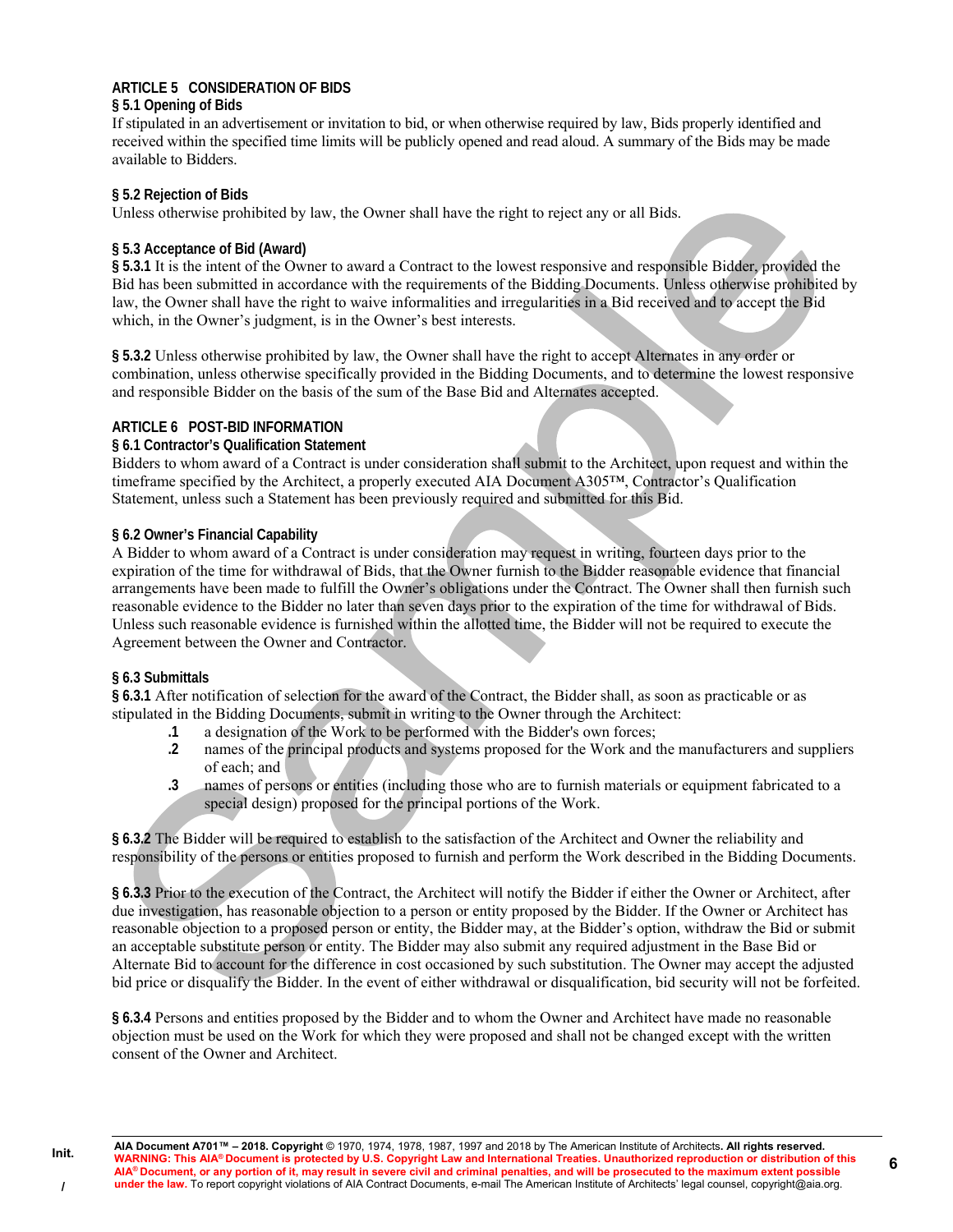# **ARTICLE 7 PERFORMANCE BOND AND PAYMENT BOND**

## **§ 7.1 Bond Requirements**

**§ 7.1.1** If stipulated in the Bidding Documents, the Bidder shall furnish bonds covering the faithful performance of the Contract and payment of all obligations arising thereunder.

**§ 7.1.2** If the furnishing of such bonds is stipulated in the Bidding Documents, the cost shall be included in the Bid. If the furnishing of such bonds is required after receipt of bids and before execution of the Contract, the cost of such bonds shall be added to the Bid in determining the Contract Sum.

**§ 7.1.3** The Bidder shall provide surety bonds from a company or companies lawfully authorized to issue surety bonds in the jurisdiction where the Project is located.

**§ 7.1.4** Unless otherwise indicated below, the Penal Sum of the Payment and Performance Bonds shall be the amount of the Contract Sum.

*(If Payment or Performance Bonds are to be in an amount other than 100% of the Contract Sum, indicate the dollar amount or percentage of the Contract Sum.)* 

## **§ 7.2 Time of Delivery and Form of Bonds**

**§ 7.2.1** The Bidder shall deliver the required bonds to the Owner not later than three days following the date of execution of the Contract. If the Work is to commence sooner in response to a letter of intent, the Bidder shall, prior to commencement of the Work, submit evidence satisfactory to the Owner that such bonds will be furnished and delivered in accordance with this Section 7.2.1.

**§ 7.2.2** Unless otherwise provided, the bonds shall be written on AIA Document A312, Performance Bond and Payment Bond.

**§ 7.2.3** The bonds shall be dated on or after the date of the Contract.

**§ 7.2.4** The Bidder shall require the attorney-in-fact who executes the required bonds on behalf of the surety to affix to the bond a certified and current copy of the power of attorney.

### **ARTICLE 8 ENUMERATION OF THE PROPOSED CONTRACT DOCUMENTS**

**§ 8.1** Copies of the proposed Contract Documents have been made available to the Bidder and consist of the following documents:

**.1** AIA Document A101™–2017, Standard Form of Agreement Between Owner and Contractor, unless otherwise stated below.

*(Insert the complete AIA Document number, including year, and Document title.)* 

**.2** AIA Document A101™–2017, Exhibit A, Insurance and Bonds, unless otherwise stated below. *(Insert the complete AIA Document number, including year, and Document title.)* 

- **.3** AIA Document A201™–2017, General Conditions of the Contract for Construction, unless otherwise stated below. *(Insert the complete AIA Document number, including year, and Document title.)*
- **.4** AIA Document E203™–2013, Building Information Modeling and Digital Data Exhibit, dated as indicated below: *(Insert the date of the E203-2013.)*